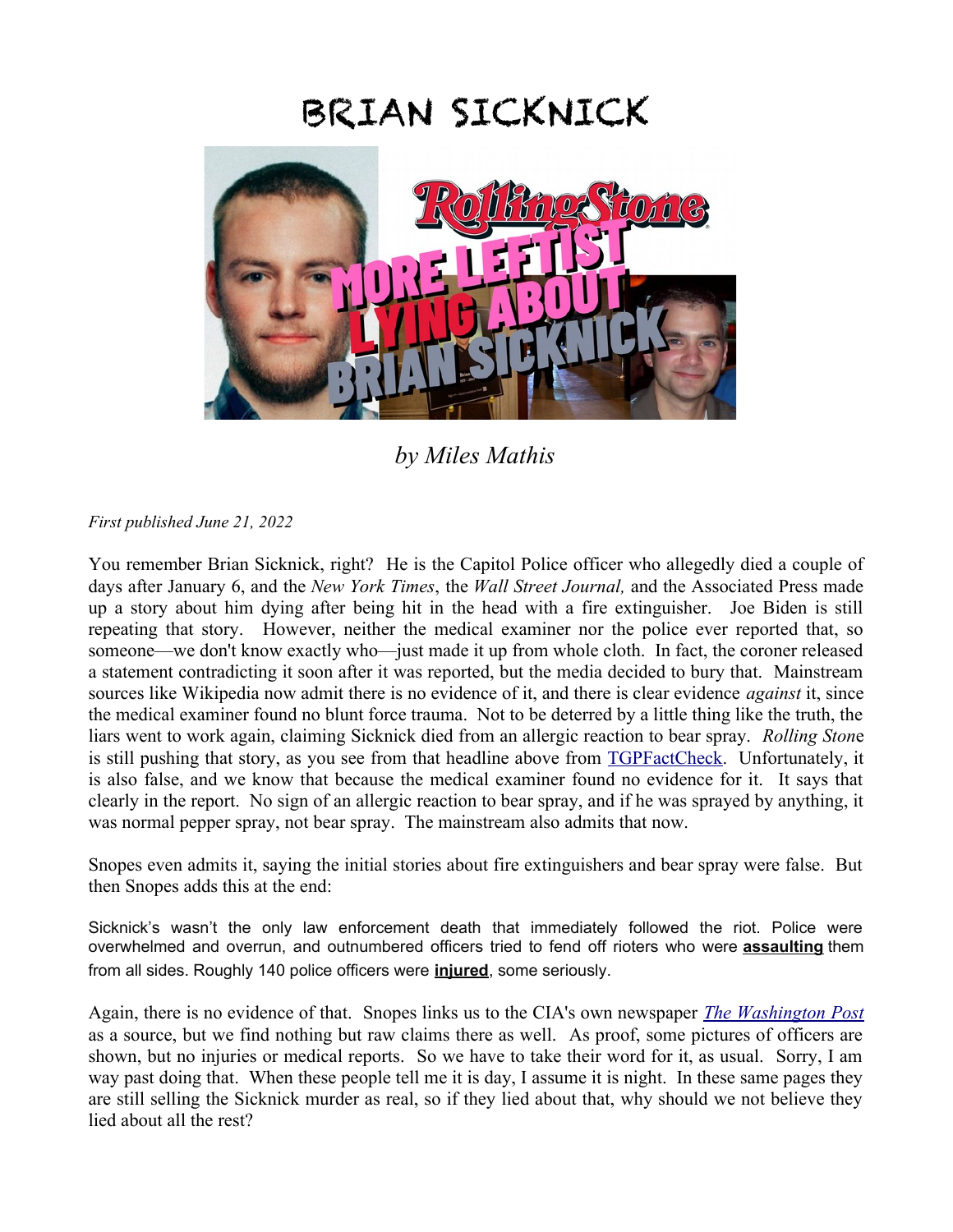But what got me looking at this story again is not only the fact that *Rolling Stone* is still pushing it when it has been proved to be false, but the picture of Sicknick posted and the actions of his father. We find with a little research that his father was actually the source of both these stories, telling media that his son had died of bear spray and being hit on the head. Since he had to know that was false, we take another step down the rabbit hole. But before we get there, let's look at that picture of Brian Sicknick from a few years earlier. See the first pic of him above, under title. He's wearing lipstick, isn't he? That's very strange. Not only does it indicate the usual thing, it also indicates he may be an actor here, which would mean his death was faked. Do we have any more evidence in that direction? Actually, we do:



As it turns out, Sicknick was not Capitol Police, he was Air Force, as you can see by the tag in the second photo. I would now assume he was Air Force Theatrical Division all along. Let's see, who else was Air Force? Oh, that would be Ashli Babbitt, the other fake casualty in this event. She was a sixteen-year veteran of the Air Force, so she probably had high rank, maybe even Lt. Colonel. As I showed in [my long paper on the January 6](http://mileswmathis.com/jan6.pdf) staged event, this was a production of the Pentagon, not FBI, with a heavy presence from Air Force. John Sullivan, cameraman and provocateur, is the son of Lt. Gen. Kevin Sullivan, Air Force. Larry Brock was also there, Air Force Lt. Colonel.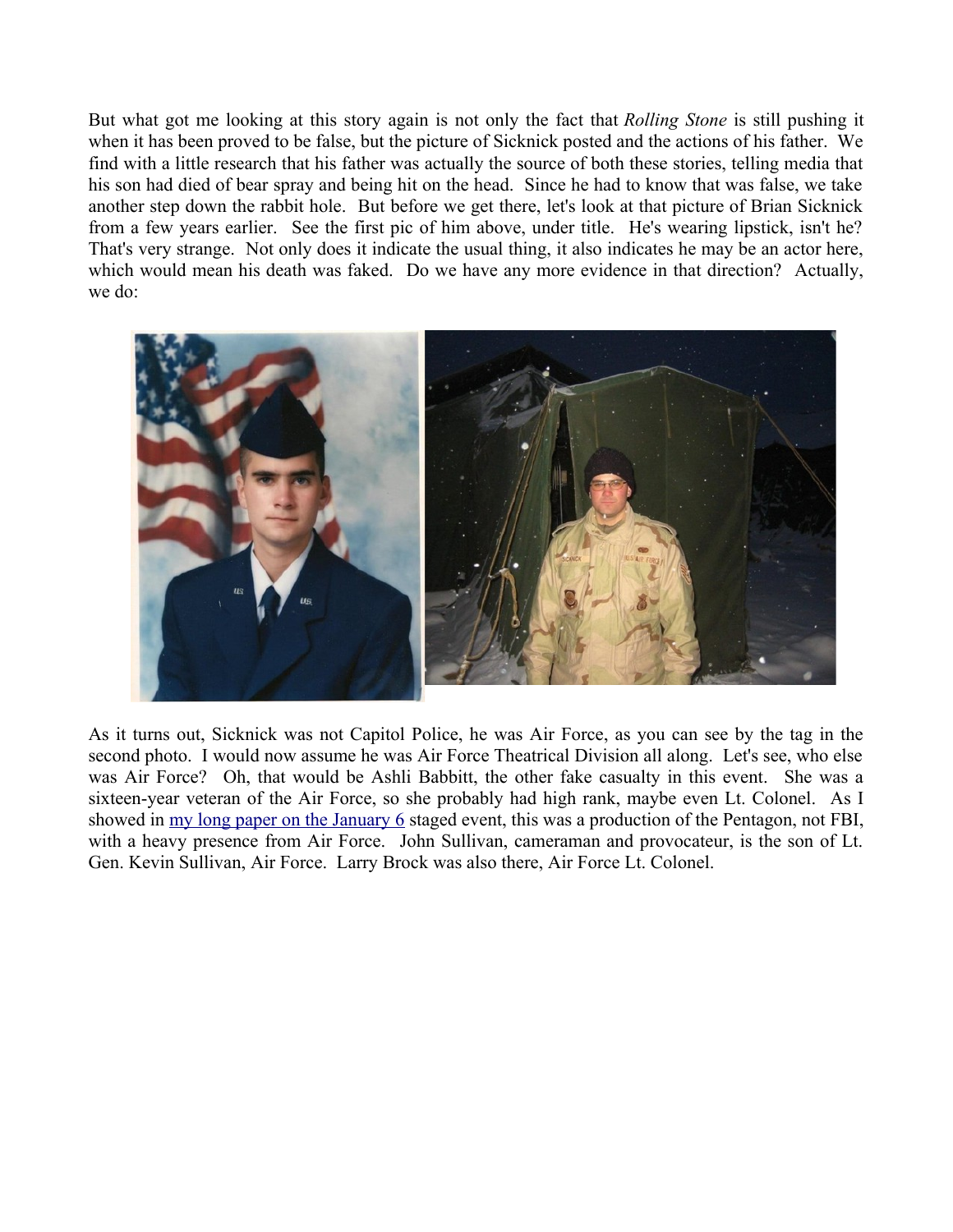

That's the photo they use to prove Sicknick was Capitol police, but there is one problem: it is fake. It is photoshopped and computer generated. See how all the edges are unnatural? It is most obvious with the hat, which doesn't sit on his head right and doesn't throw the correct shadow. Also look at the areas around his eyes, which look heavily retouched, as if he were appearing on a movie poster and they were trying to make him look 15 years younger. Totally airbrushed and smoothed. Remember, this is what he really looked like in 2020:



So why would his official Capitol police photo look like it was taken twenty years ago? All their cameras have been broken since 2002?

His bios try to tell us he was Air National Guard, but he was more than that, since he deployed to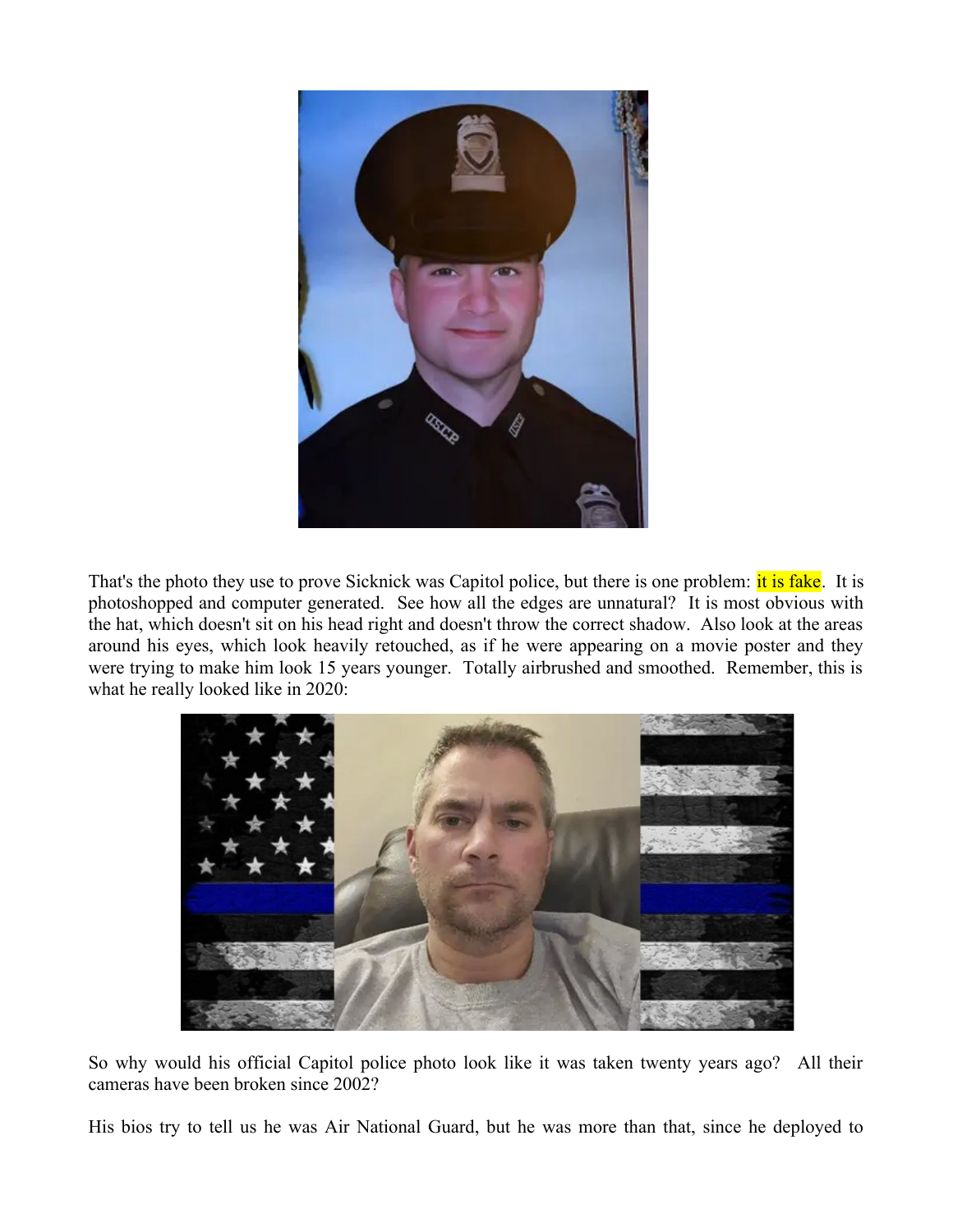Afghanistan as part of the  $108<sup>th</sup>$  Security Forces Squadron of the  $108<sup>th</sup>$  wing. Note the numbers, which are of course aces and eights. His uniforms above aren't Air National Guard, they are Air Force.

This led me to look this guy up at Intelius. Guess what, the big computers don't know he is dead. He died at age 42, but they have him listed as age 43, still alive and aging normally.

| ■ memus.com/resurts/?mstrvame=brianαiastrvame=5ickmcκαcity=washingtonαstate=υ∪αqLocation=iaiseαqRelatives=iaiseαq∪ver5∪=iai<br>$\cup$ |                  |                                                                       |                                                                                                                                                              |  |
|---------------------------------------------------------------------------------------------------------------------------------------|------------------|-----------------------------------------------------------------------|--------------------------------------------------------------------------------------------------------------------------------------------------------------|--|
| <b>INTELIUS</b>                                                                                                                       |                  |                                                                       |                                                                                                                                                              |  |
|                                                                                                                                       |                  |                                                                       |                                                                                                                                                              |  |
| <b>Next Step: Select A Result Below</b>                                                                                               |                  |                                                                       |                                                                                                                                                              |  |
| <b>Modify Search</b><br>Not the right person?                                                                                         |                  |                                                                       |                                                                                                                                                              |  |
| & NAME                                                                                                                                | $\triangleq$ AGE | <b><i>QLOCATION</i></b>                                               | <b>21 POSSIBLE RELATIVES</b>                                                                                                                                 |  |
|                                                                                                                                       |                  |                                                                       |                                                                                                                                                              |  |
| <b>Brian David Sicknick</b><br><b>Phone Number Found!</b><br>SPRINGFIELD, VA                                                          | 43               | Springfield, VA<br>South River, NJ<br>Alexandria, VA<br>Arlington, VA | <b>Charles Sicknick</b><br><b>Charles Sicknick</b><br><b>Craig Sicknick</b><br><b>Gladys Sicknick</b><br><b>Kenneth Sicknick</b><br><b>Nicholle Sicknick</b> |  |

So who are these Sicknicks? As you can see, they hail from South River, NJ. Brian's sister-in-law is Nicholle Palmieri, whose brother and father are named Dante Palmieri. The Palmieris are active in Hollywood. We also find an Angela Palmieri as Senior Talent Partner at Spotify. Brian's brother Ken appears to be married to Susan Febinger, who links us to Bravermans and Schwartzes. So, we have the expected Jewish link three more times. Brian's mother Gladys is scrubbed everywhere, her maiden name being hidden at Wikipedia as well as in these people searches. The spooks have already been to these pages, cleansing them of most links out. Also curious is that the big computers don't know Brian Sicknick is a "long time partner" of Sandra Garza. MyLife also has a page for Brian Sicknick, but they don't link him to Sandra Garza and don't know he is dead, 18 months after the event. If she was living in his house with him, they would know that. Intelius and Instantcheckmate have no Sandra Garza of Springfield, VA, Sicknick's last known address.

Brian's aunt Elaine died recently, and her obituary at Findagrave says her greatest memory was her many trips to Lebanon.



So another easy clue there. The Sicknicks are also Iversons, Fausts and Nagels. Also curious is that Brian's father's and grandfather's middle names were Amandus, a very old noble and saintly name from the history books, closely linked to the Merovingians. You certainly wouldn't expect to find it here, but it links us to the usual suspects.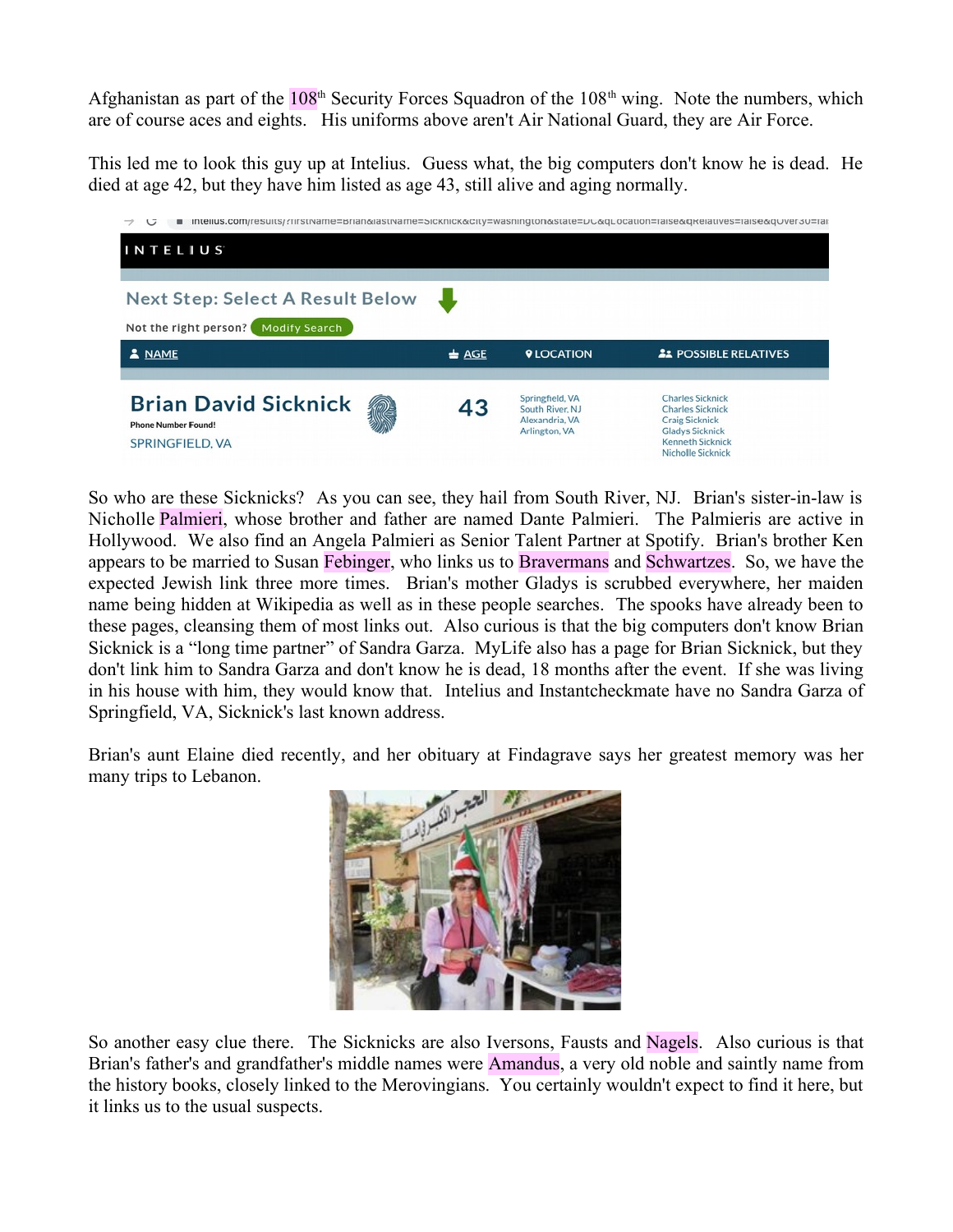The Sicknicks also link us to the VanIderstines by marriage, including [Russell VanIderstine](https://www.linkedin.com/in/russell-vaniderstine-b8497a3/) of Northrop Grumman in Palm Bay, FL. So that may be another clue. He is also connected to L3Harris, which of course spun out of Lockheed and Loral. So more links to Air Force and military contracts.

All this indicates to me that Brian Sicknick's death was faked. Like Ashli Babbitt, he was an Air Force asset going in, probably from their theatrical department, and they just planted his name and photo in Capitol Police. That would be easy to do, since Air Force of course outranks Capitol Police. It would be simple for military intelligence to commandeer this event at the Capitol, having the Capitol police stand down for the psyop. Same thing they did more recently in Uvalde, where they ordered the locals to stand down. The locals in Uvalde are now hiring attorneys, to protect themselves from more blackwashing by the Feds. The Feds have decided to make the locals look bad, to fill their own story holes, and those on the ground in Texas don't like it. They are refusing to answer questions, and the police chief has just been put on administrative leave. This is allegedly for incompetence in handling the shooter, but I would say it is more likely due to refusing to take the blame for the Fed's errors in staging the hoax. The locals were just following orders, so they don't like being made to look like cowards or idiots.



We saw that again with the Capitol Police officer who allegedly shot Ashli Babbitt. Lt. Michael Byrd [never even filed a report](https://noshitsherlock.net/2022/06/20/ashli-babbitts-shooter-lt-michael-byrd-failed-to-file-a-police-report/) on the "death", proving it was a fake. So he was probably planted in this event as well, possibly by Air Force. According to the mainstream story, Byrd was allegedly a Capitol policeman for 28 years at the time of the shooting, having joined at age 25. That by itself is unlikely. The Justice Department had already cleared his name by April, but his name wasn't released until the end of August, when NBC interviewed him. Everything around that fake shooting has been strange from the beginning.

[The mainstream says](https://conandaily.com/2021/08/26/lt-michael-byrd-biography-13-things-about-cop-who-shot-ashli-babbitt/) he lives in Brandywine, MD, but not according to the big computers. Instantcheckmate has no listing for a Michael Byrd there. The Michael L. Byrd who lived in DC and Clinton is now 56, and does not have Brandywine on his list.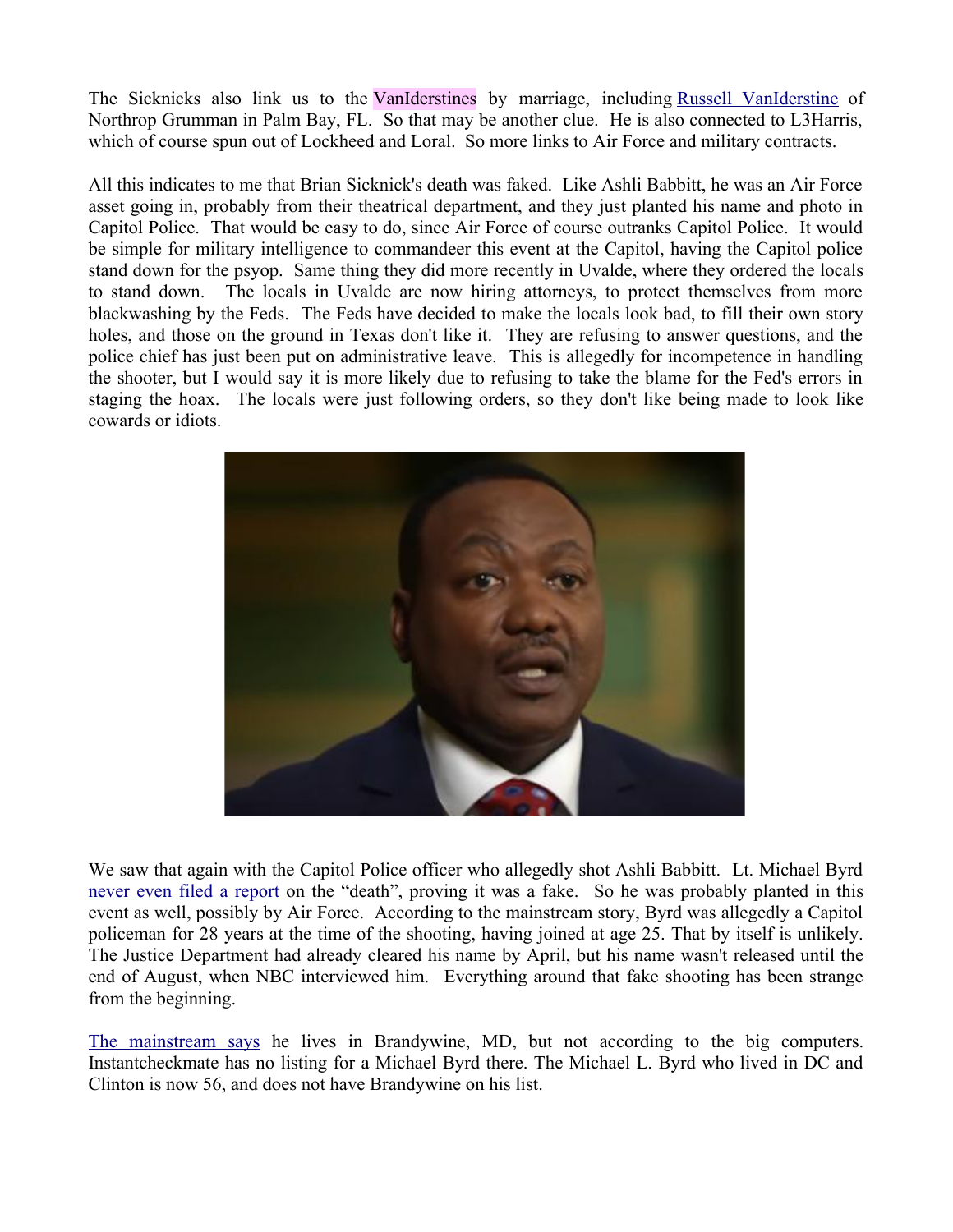

Also, he was 53 on January 6, 2021, so how has he aged three years since then? We are told he has also lived in Cheltenham and Capitol Heights, but as you see the computer doesn't think so. The computer thinks he has lived in Idaho and North Carolina, so he must have moved around a lot before age 25. So the mainstream bios sure got a lot of things wrong. I guess Rashel Byrd is his wife, since she is listed as age 55, formerly Rashel Freeman. That's kind of odd, since of course Freeman is a Jewish name. But it could also be a black name. She also has Emmett, ID, on her list. And what's in Emmett? It is a suburb of Boise, so we are looking at **Mountain Home AFB**, meaning my guess was right. Byrd is also Air Force. Still don't believe me? Well, Wilmington, NC, is near Camp Lejeune, Sunny Point, Cherry Point Air Station and New River Air Station.

Olivia Byrd appears to be his daughter, but Lisa Byrd is 58, so probably his sister. She is married to a Brown, but he is scrubbed off her page, which is strange. MyLife lists him as George Brown, related to McCormicks, which is a huge red flag, and probably explains why George Brown is scrubbed off the Byrd pages at Instantcheckmate and Intelius. To confirm I am not painting that flag red myself, we  [find these McCormicks are also](https://www.mylife.com/brandon-mccormick/e520362043938) [Scarboroughs and Billings.](https://www.mylife.com/brandon-mccormick/e520362043938) Remember Lem Billings, boyfriend of JFK? But are these people at MyLife black or white? Some are black, some are white. We connect to the Hollimans pretty quickly, and they are definitely white. See Linda Holliman of Virginia Beach. She is linked to the Byrds through the Billings, just a couple of steps. These people also link us to Henrico, another possible red flag. See Phillip Billings of Henrico. Also see Robert McCormick, white, related closely to these people, and the CEO of Global Plan Initiative, 8615 Camden St., Alexandria, VA. Also 550 N St SW, Washington, DC. That last address is pretty amazing, since it is right on the channel, across the street from Tiber Island. It is not housing for poor black folks, or even for Capitol policemen. The address in Alexandria looks like a misdirect or front, since it is middle class residential. With more research we find this Bob McCormick is also the head of his own insurance company. He is now 73 and retired, living in Denver and Breckenridge. So my guess he is a spook. A little more research all but proves it, since his wife is listed as [Lois McCormick,](https://www.instantcheckmate.com/results?firstName=lois&middleInitial=&lastName=Mccormick&city=&state=VA&age=) all the same locations, but add **Fairfax and Reston, VA**. You see why they scrubbed those locations off his list, right? That is Langley's front porch, CIA headquarters.